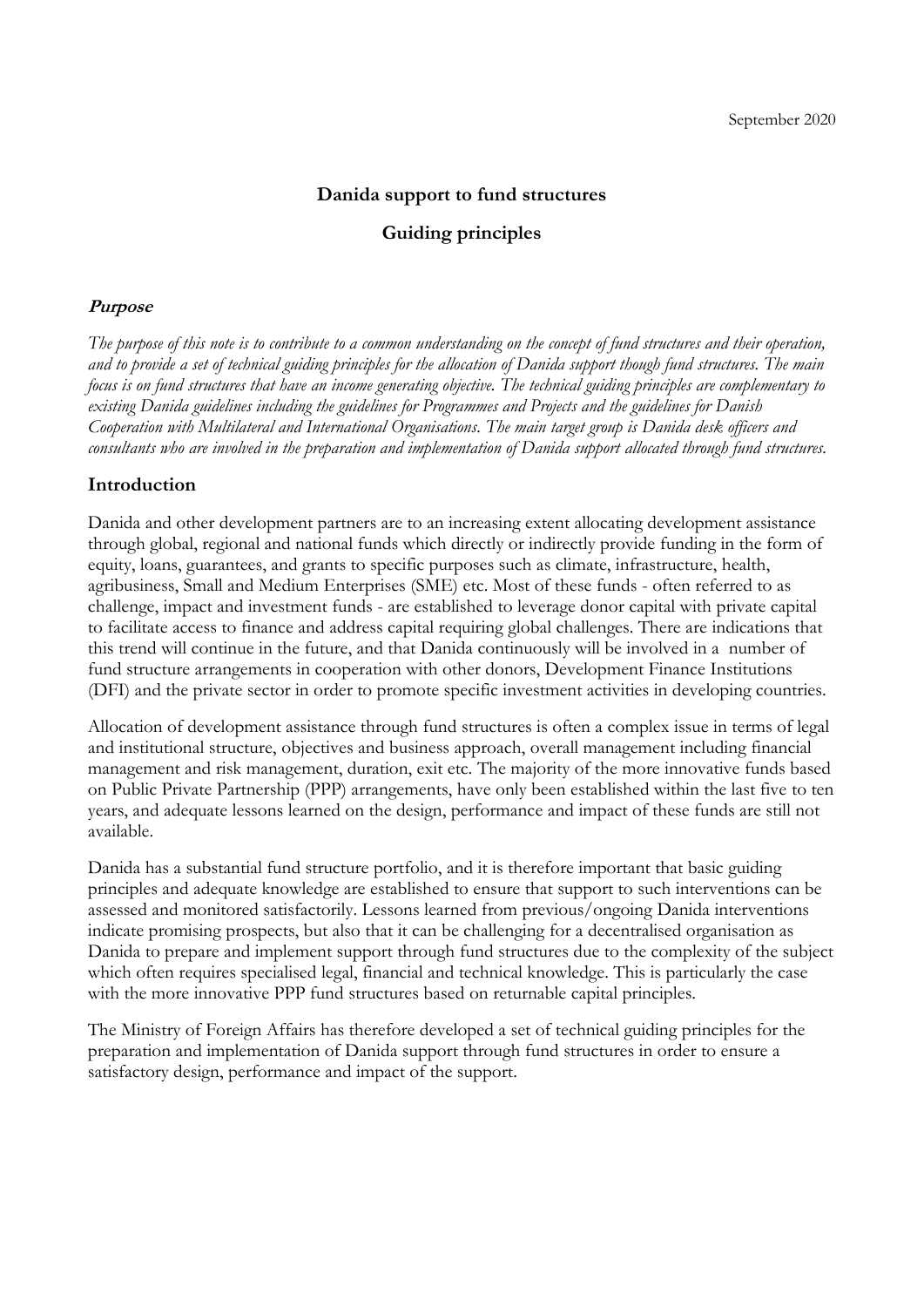The following sections provide a brief description of the main categories of funds and a set of guiding principles concerning the preparation, implementation and completion of support through funds structures.

# **Definition and categorisation of funds**

### Definition:

A fund can be defined as: A legal or non-legal entity with a pool of funds collected from one or many investors in order to promote specific investments.

#### Categorisation:

Fund interventions within development assistance can in principle be divided into the following four groups: 1) Non-commercial with a programme structure; 2) non-commercial with a fund structure; 3) commercial with a programme structure; and 4) commercial with a fund structure. Today the very majority of Danida supported fund interventions are based on a fund structure meaning that the fund has its own legal structure with own management or a contracted fund manager, and this guidance note is consequently focusing on these fund structure categories (category 2 and 4 in the below matrix).



With regards to objectives and development orientation Danida supported fund structures could also be categorised into the following four main groups of which this guidance note mainly concerns group  $2 - 4:$ 

1. Traditional facilities and challenge funds: This group comprises a large mix of non-profit facilities and challenge funds with strong development objectives. They are typically established as a facility attached to an existing organisation or as a stand-alone project, but some are also established with own legal and institutional structure. These facilities and funds are almost entirely based on donor grant support, which is reallocated to selected projects/activities. The contribution from the end beneficiaries varies depending on the type of intervention, but the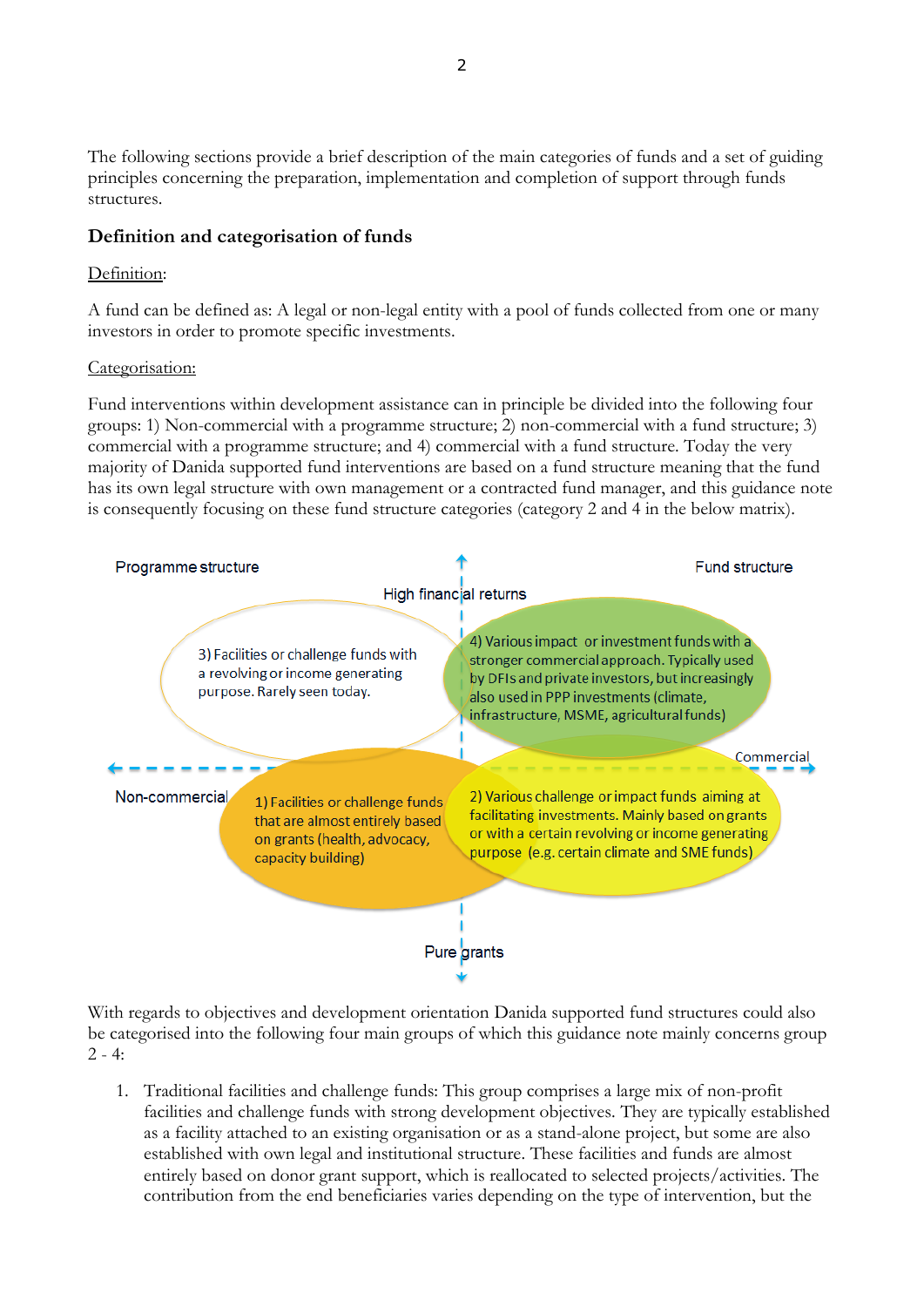grant element normally constitutes the very majority of the total mobilised capital. An example could be an advocacy facility, which Danida has supported in a number of countries or a Skills Development Fund. Some of the large multilateral facilities and challenge funds may have several windows, e.g. a traditional grant based window for public infrastructure, capacity building etc., and a more private and commercial PPP based window. Some of the new multilateral facilities and funds, e.g. the Global Environmental Facility and the Green Climate Fund, are addressing both traditional grant based and PPP based development activities;

- 2. Investment oriented challenge or revolving funds: Typically non-profit funds with strong development objectives but also some income generating objectives in order to achieve a certain level of sustainability of the fund, e.g. operational sustainability. The funds are mainly donor financed and they are typically providing guarantees, loans, matching grants, TA etc. to facilitate investments including the mobilisation of complementary financing from commercial banks and beneficiaries. These funds are typically revolving and the generated profit will be returned into the fund.
- 3. Traditional impact funds: Funds that have balanced development and profitability objectives in order to achieve a positive but low financial return. The funds are typically financed by donors, DFIs and philanthropic investors, and they are typically providing loans, guarantees or equity capital to facilitate investments including bank lending and contribution from beneficiaries. These funds often have a separate donor financed capacity building facility for capacity building of involved financial institutions or end beneficiaries. The funds will typically be based on returnable capital principles, meaning that some of the investors will realise their investments after an indicated number of years. Donor contributions have normally been reported to DAC and will therefore be revolved or reinvested in other development activities. An example could be the African Guarantee Fund registered in Mauritius and operated from Kenya;
- 4. Commercial impact or investment funds: Funds with strong profitability objectives within a framework of agreed development objectives. The funds are typically financed by donors, DFIs and private investors (mainly institutional), and they will normally provide equity and loans to get a commercially acceptable return. Depending of the type and character of investments, public capital (donors and DFIs) may typically be leveraged by private capital by a factor 1 - 5. The funds are based on returnable capital principles, meaning that the DFIs and private investor will realise their investments after a given period, whereas the donor investments will be revolved or reinvested in other development activities. An example could be the SDG Investment Fund managed by IFU.

A mapping of the Danida supported funds structures have identified a substantial number funds, which can be categorised under group  $2 - 4$  (investment oriented challenge funds, traditional impact funds and commercial impact/investment funds) which are of particular relevance in relation to the guiding principles stated in this paper. Total Danida commitment to these fund structures constitutes several billion DKK.

# **Key messages**

The below guiding principles concern all types of fund structures, but the main focus is on PPP based impact and investment funds.

# Context

 Development partners are to an increasing extent allocating development assistance through various kinds of income generating impact and investment funds based on PPP, and this trend is likely to continue in the future;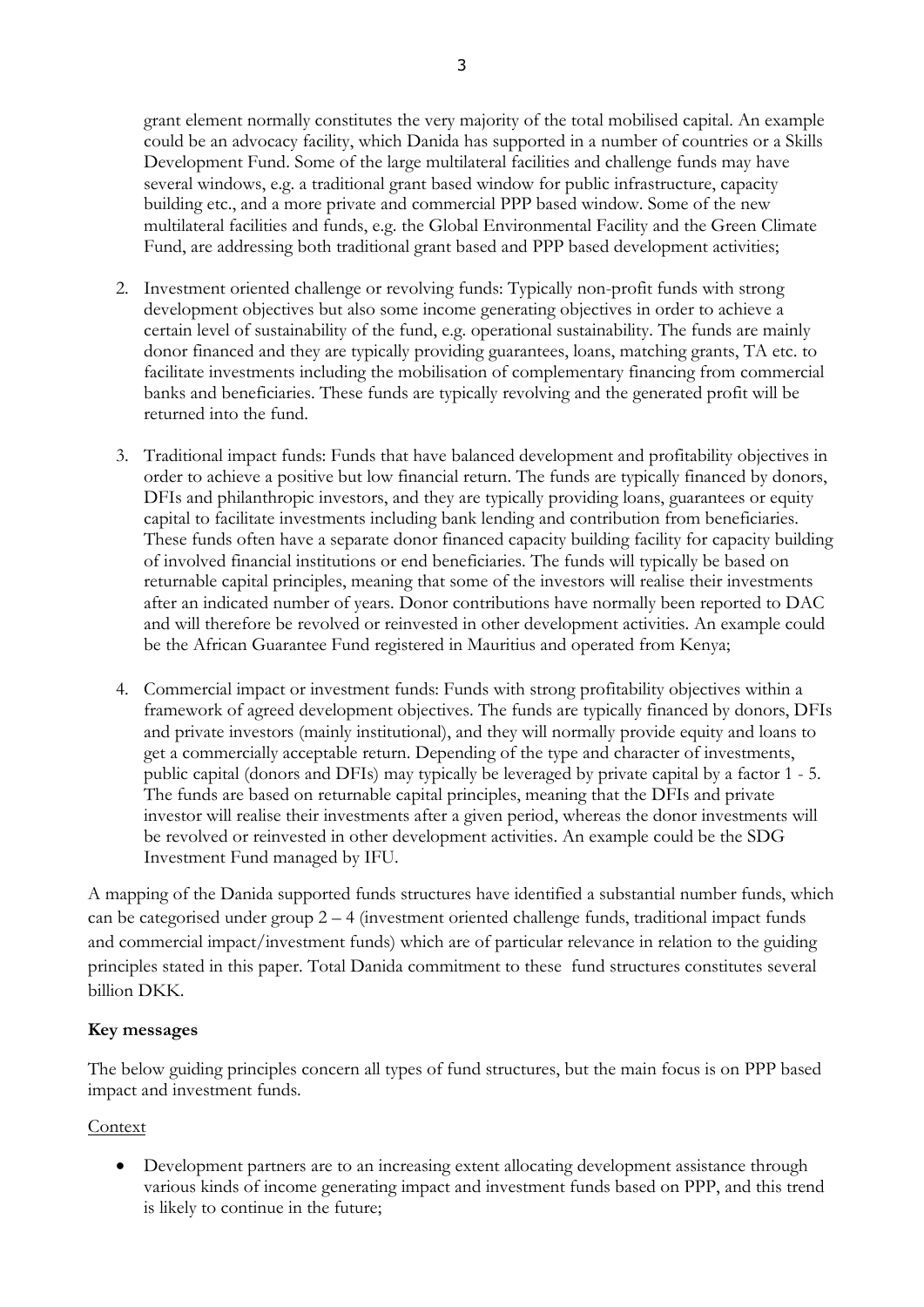- These fund mechanism' are often very complex in terms of a) legal, institutional and financial structure; b) objectives, strategic approach and implementation modalities; and c) investment horizon and exit. Use of specialised internal and external expertise is therefore required during preparation, implementation and completion;
- Most of these fund initiatives have only been initiated within the last five years and well-tested methodologies, data and lessons learned concerning the design, performance and impact are unfortunately still inadequate;
- Allocation of development assistance through various impact and investment fund structures requires strong coordination within the Ministry in order to ensure adequate quality assurance during preparation, implementation and completion.

## Guiding principles – how to improve design, implementation and exit

The below mentioned 15 guiding principles comprise some of the main issues that should be addressed during the preparation and implementation of the fund structure interventions. It should be emphasised that all the below issues already need to be addressed at an early stage of the preparation as they to a large extent become part of a fairly irreversible legal and institutional framework that has to be agreed upon before the start of the implementation.

- 1. **The responsible units should always consult head-office expertise (GJL and ELK) at a very early stage of the preparation.** During implementation GJL and ELK should be consulted when specific issues need to be addressed.
- 2. **Planned new commitments to fund structures should be presented to the Danida Programme Committee.** Planned commitments to fund structure interventions (as part of a larger programme or as a stand-alone project) should be presented to the Programme Committee for consideration before detailed design and preparation measures are initiated.
- 3. **Support should preferably be allocated through an existing fund structure.** It is important to carefully consider possible options of using existing funds structures, particularly in cases where the Danida commitment is relatively small. Adequate existing funds, including funds supported by other donors, are often available and could be a better solution rather than establishing a new fund. It is by all means a complex and time-consuming task to establish a new fund;
- 4. **Ensure that the responsible Danida representative/office has the required capacity to engage with fund intervention on a long-term perspective.** Support to impact and investment funds is a long-term commitment with a preparation and implementation horizon of not less than 8 – 10 years and often much longer. The preparation, start-up, implementation and completion/winding-up phases often take much longer time than expected, and the time frame for the entire process therefore goes far beyond normal Danida programme cycles;
- 5. **Ensure that all statutory documents, agreements and operational guidelines, budgets etc. are carefully assessed before approval and signing of cooperation agreements.** The basic legal documents and operational guidelines in relation to impact and investment funds are often very complex and difficult to assess. Misinterpretations could have serious implications, and it is therefore normally necessary to consult legal expertise (e.g. the Danish Government's Lawyer/Kammeradvokaten and/or lawyers in the country of registration) and financial expertise. Ensure that adequate safeguards are incorporated into the legal documents;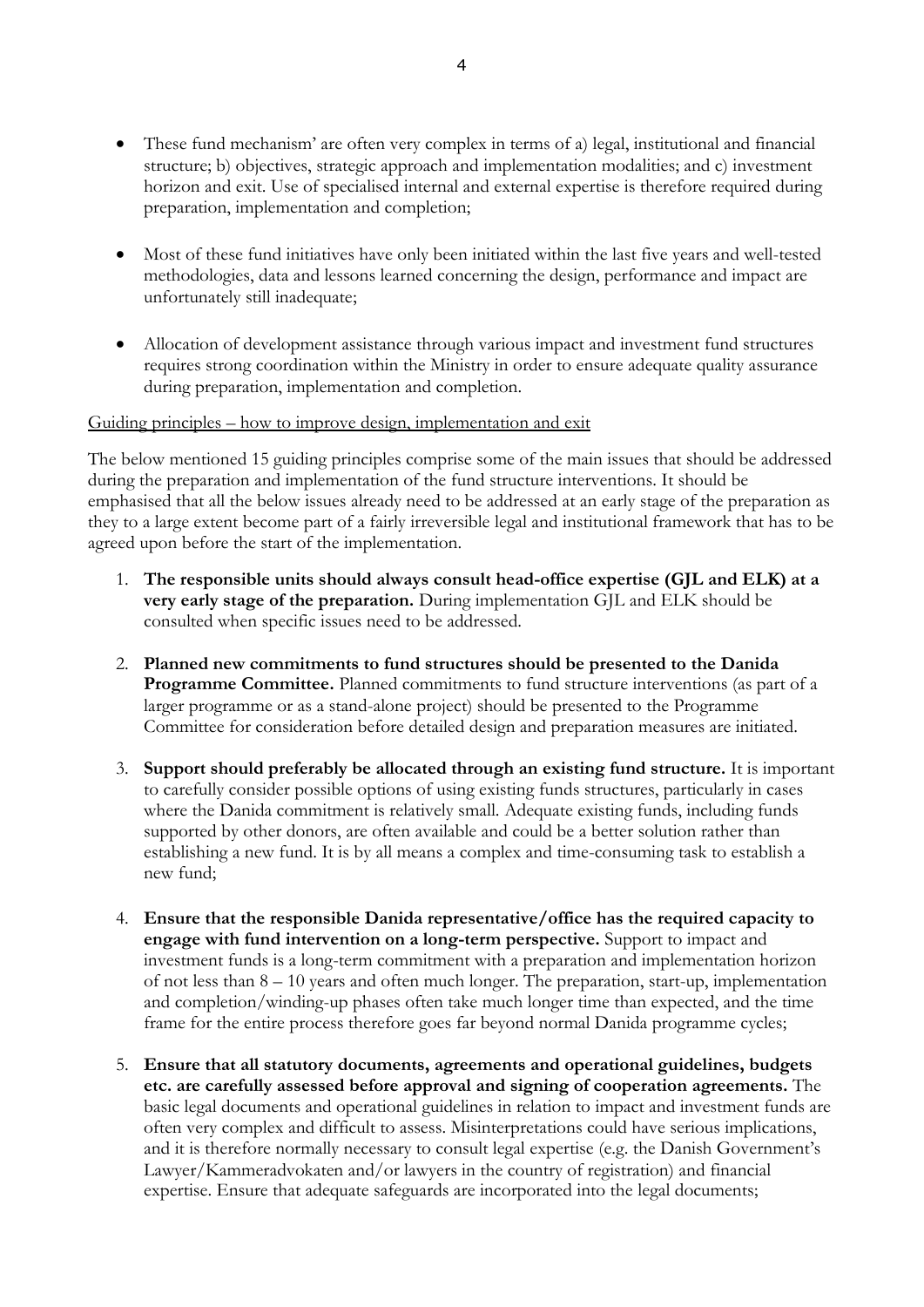- 6. **Clarify whether Danida should only be a fund facilitator providing grants for TA, capacity building etc. and/or be a direct capital investor in the fund.** Direct capital investment is normally a much more complicated approach throughout the entire preparation, implementation and completion process;
- 7. **Ensure that the defined balance between the development objectives and the commercial objectives, as well as the related strategic implementation approaches, are well understood and agreed upon between the involved parties before signing of agreements and start-up of implementation.** These issues include e.g. poverty orientation versus profitability an risk, geographical and thematic approach, size and type of investment, local capacity building/networking etc.;
- 8. **An overall exit strategy should be defined during preparation and regularly reassessed**  during implementation. Exit of fund structures can be very complicated, and the exit will often take much longer than expected. It therefore important that the preparation of exit strategies become and integrated part of the entire design and preparation process. It will normally be necessary to regularly reassess the exit strategy during implementation.
- 9. **Assess carefully the framework of the fund manager contract.** Most challenge and investment funds are managed by a contracted fund manager. It is important to carefully assess the legal, managerial and financial issues of the fund manager contract including tasks and responsibilities, fee structure, performance criteria, procurement procedures for recruitment of fund manager, contract duration, safeguards for contract renegotiations etc.;
- 10. **Ensure that clear leverage and additionality targets are defined and can be measured.**  Measuring the mobilisation and additionality of private capital in PPP impact and investment fund arrangements is a fundamental and complicated issue to address, and internationally adopted methodologies and guidelines are still not available;
- 11. **Ensure that the mix of financial products to be offered by the fund fully support the overall objectives and strategies of the fund.** The principal financial products offered by funds comprise equity, various types of loans, guarantees, grants and TA. The type of financial products and services to be offered have a significant impact on the institutional structure, strategic approach and operation of the fund;
- 12. **Ensure that the risk sharing and the profit distribution procedures of the fund have been carefully assessed and agreed upon.** Donors should be prepared to take more risk compared with DFIs and first of all private investors, but the risk sharing principles should be fair and the needs well documented. For fund initiatives which are based on a First Loss Cover principle, it is a prerequisite for Danida that the risk in the first loss position is shared with other donors or DFIs.
- 13. **Ensure that the defined M&E and reporting requirements are realistic and well adapted to the objectives of the funds, the defined responsibilities of the fund manager, and the expectations of the private investors.** Donors may often have too ambitious M&E and reporting requirements compared with the private investor groups. However, it should also be legitimate for donors to request impact assessments when a fund's mission include development objectives, partly financed by donor funds;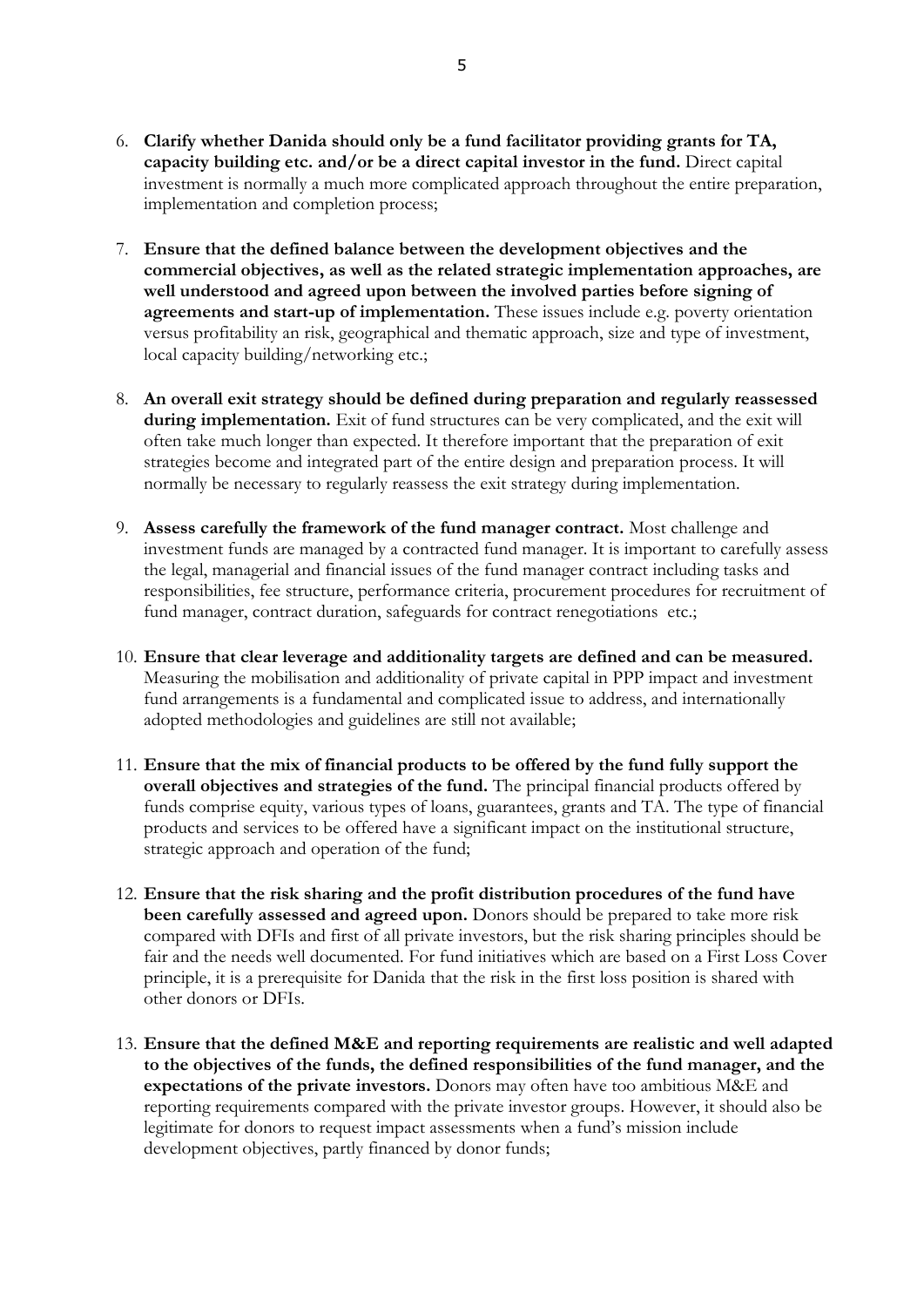- 14. **Ensure that Danida directly or indirectly become an active player in the governance structure of the fund, at least during annual meetings.** Assess the advantages and disadvantages of direct or indirect Danida participation in boards and committees. Boards and committees in investment and impact funds often require specialised expertise which Danida does not have in-house. Participation in board and committees is also time-requiring. I may therefore be better to delegate possible board and committee participation to other investors or external expertise;
- 15. **Ensure that adequate donor harmonisation and coordination is established in relation to the interventions of the fund.** Donors, private investors and fund managers may in certain cases give inadequate priority to donor coordination and favour own interests.

#### Key issues to be addressed during preparation and implementation

The below figure indicates some of the key issues that need to be assessed during the preparation and implementation process of the fund structure:

| <b>Before Programme</b>                                                                                                                                                                                                                   | <b>Before Cooperation</b>                                                                                                                                                                                                                                         | Implementation                                                                                                                                                                                          | Exit                                                                                                                          |
|-------------------------------------------------------------------------------------------------------------------------------------------------------------------------------------------------------------------------------------------|-------------------------------------------------------------------------------------------------------------------------------------------------------------------------------------------------------------------------------------------------------------------|---------------------------------------------------------------------------------------------------------------------------------------------------------------------------------------------------------|-------------------------------------------------------------------------------------------------------------------------------|
| Committee                                                                                                                                                                                                                                 | Agreement and start-up                                                                                                                                                                                                                                            |                                                                                                                                                                                                         |                                                                                                                               |
| General objectives and<br>strategic approach,<br>Theory of Change,<br>additionality etc.<br>Fund structure<br>✓<br>framework<br>Capacity of key                                                                                           | $\checkmark$<br>All basic statutory<br>documents, agreements,<br>operational guidelines<br>Defined balance<br>between development<br>and commercial<br>objectives and strategic                                                                                   | ✓<br>Assessment of<br>progress and<br>performance<br>reports<br>Participation in<br>governance<br>meetings                                                                                              | Exit procedures<br>✓<br>and transfer of<br>remaining<br>funds/proceeds<br>Reporting on<br>✓<br>completion,<br>lessons learned |
| stakeholders<br>Available essential<br>documents<br>Possible participation in<br>governance structures<br>Types of financial<br>products<br>Risk sharing and profit<br>distribution procedures<br>Donor coordination<br>Duration and exit | approach<br>Participation in<br>governance structure<br>Indicators, incl.<br>✓<br>leverage and<br>additionality, and M&E<br>system<br>Fund manager contract<br>incl. tender<br>Modalities of financial<br>✓<br>products and services<br>provided<br>Exit strategy | Major strategic and<br>operational issues<br>Possible<br>✓<br>reassessment of<br>fund manager<br>contract<br>Possible<br>$\checkmark$<br>reassessment of<br>exit strategy<br>Donor<br>✓<br>coordination | and impact                                                                                                                    |

## **Critical issues**

While donor supported funds are very diverse in terms of legal and institutional setup, objectives, strategic approach, products/services, target groups etc., a number of common critical issues of importance for the design and performance of the funds can be identified. Impact and commercial funds that are based on public-private partnership are often the most complex and challenging to assess. The critical issues to be considered include:

## *Legal and institutional issues*

Funds are often based on a very complex legal and institutional structure, which can be challenging to assess without legal and financial expertise. These issues include the legal documents including statutes/articles of association, the country of registration and the related regulatory framework, the management structure and the delegation of responsibility e.g. in relation to contracted fund managers, risk and waterfall distribution, access to information etc.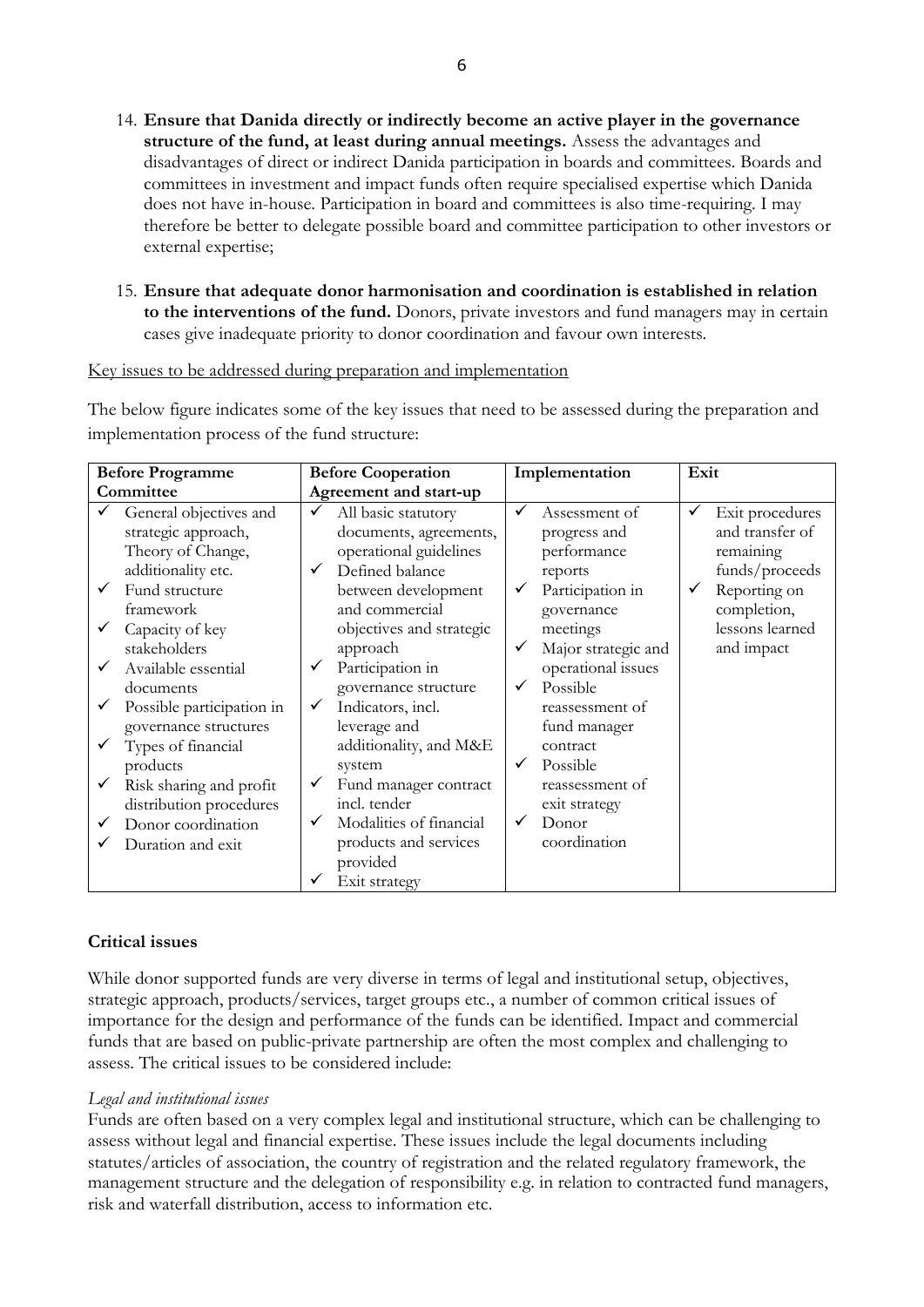The structure and content of the documents vary considerably and it therefore difficult to provide any specific guidance of what to look for. However, the following issues should always be carefully assessed:

- Country of registration and regulatory framework: Many developing countries do not have a satisfactory, transparent and internationally recognised legal and regulatory framework in relation to the establishment, operation and closure of funds, and that can provide challenges in relation to the establishment of national or regional funds, e.g. in Africa. Many international funds are registered in countries that provide favourable tax conditions for the fund and the investors, and that can be a reputational risk for donors although there may be a number of relevant legal and financial reasons for registering a fund in one of these countries. Many donor supported impact and investment funds are e.g. registered in Mauritius and Luxembourg, which have a satisfactory regulatory framework, but also may be considered as "tax havens";
- Institutional and managerial structure: Some funds are established as a full-fletched organisation with own procedures and staff, where as other funds are operated by externally recruited fund managers. Both models have advantages and disadvantages, but most funds are operated by a specialised external fund manager, which in most cases would be the most appropriate solution - particularly for funds with a temporary purpose of max 10 – 15 years. It is normally faster and less complicated/requiring to establish a fund that is operated by a specialised external fund manager. However, the fund manager model may be relatively expensive over time, and it may be challenging to re-tender a fund manager contract without generating some turbulence within the fund and in relation to the clients. The procurement procedures to be applied for the recruitment of the fund manager should be carefully assessed.. The fund manager fee is normally based on a percentage of the capital under management and composed by a fixed rate plus various performance fees. However, the fee structure is a complex issue, as the fee depends on a number of factors including the investment environment, the type of financial products, the size of the fund etc. The issue should always be carefully assessed prior to the signing of the contract, and it should be possible to reconsider the fee structure regularly during the implementation.
- Participation in fund governance meetings: Influencing and monitoring through a fund structure is very different from a programme structure. It is important that Danida as an investor understands this difference and plays an active role in the fund governance structure in order to influence and monitor. Traditional reviews and direct donor dialogue with the management will normally not be an opportunity in relation to a fund structure. Fund structure influence can be executed through Annual Meetings, board or committee meetings etc. The role and responsibility of Danida should be determined on a case by case basis, but it is important that it is based on clear strategic considerations and priorities. In certain cases it may be sufficient to participate in Annual Meetings, whereas in other cases Danida should try to play a more active role through participation in boards or committees. However, it has to be emphasised that participation in boards and committees may be very time consuming and require specialised expertise which Danida does not have in-house. Danida may therefore consider delegating board or committee work to other investors or external expertise.
- Access to information: Access to and dissemination of information can be a sensitive issue in relation to funds based on PPP. The fund may be regulated under a company act with restrictive regulations concerning dissemination of information, whereas public investors (including Danida) also have to adhere to the law on access to public information. Danida has already experienced certain challenges on how to handle confidential information and public requests on access to information. However, in spite of these challenges, Danida should always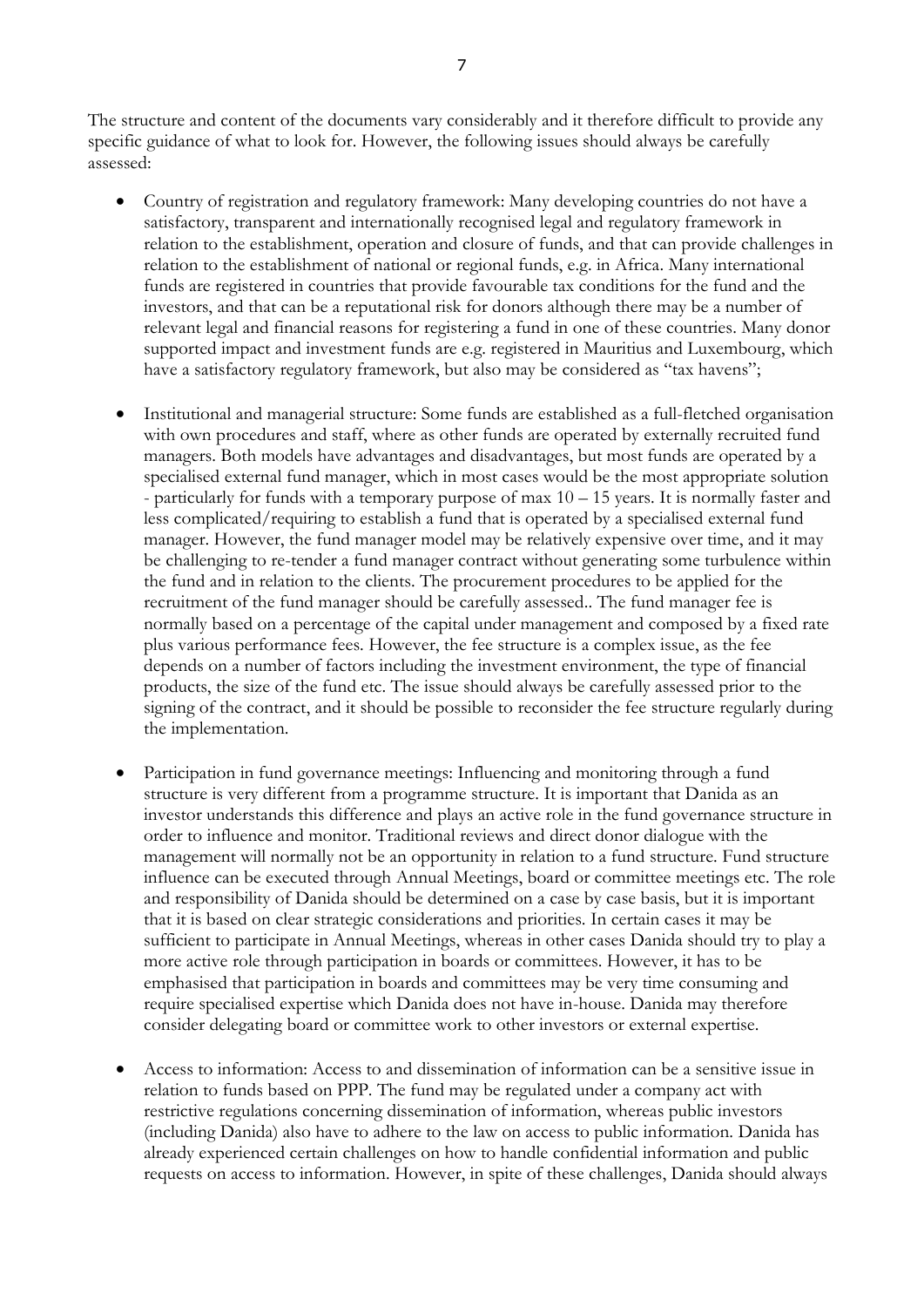require solid and relevant reporting from the fund manager, and ensure that it receives and analyses all information that is made available for the investors.

#### *Objectives and strategic approach:*

Impact and investment funds are often based on PPP arrangements where the involved investor groups have agreed on some overall development objectives but at the same time have different expectations and priorities concerning a number of strategic and operational issues. It will often be challenging to prepare clear and operational objectives and strategies that all investors can fully support. The involved parties will therefore have to accept compromises that can ensure a strategic and operational framework that can satisfy basic development objectives as well as commercial objectives. These strategic considerations and agreements need to be completed up-front before the investors pay in their contributions and the fund starts its operation. The strategic considerations comprise a number of issues including the geographical areas for the interventions (e.g. a broad and flexible geographical approach contra a more focused and challenging approach, or low-income countries only contra all DAC countries), the target groups and expected poverty orientation, the types of investments, the type of financial products (loans, equity, guarantees, grants) etc.

#### *Leverage and additionality*

A key purpose of PPP based impact and investment funds is to leverage donor funds with private capital and ensure high additionality. The leverage factor indicates the factor that the public capital has been multiplied with mobilised private capital, e.g. 1:4. Financial additionality indicates the percentage of the private capital that is mobilised and invested due to the public funds, considering that a certain percentage, e.g. 50%, of the mobilised private capital would have been invested in similar activities anyhow. The attribution of a Danida support would then be: Danida support \* leverage factor \* additionality. It is obvious that PPP financing mechanism can facilitate the mobilisation of private capital through various measures that can mitigate the risk of the private investors and ensure acceptable return. The challenge is : 1) how to define and calculate the mobilised private capital (and hereby the leverage factor) and 2) how to determine a well-documented additionality factor? It is important that the applied leverage and additionality assessments are based on internationally acknowledged methodologies and standards in order to ensure that the data are well documented and internationally comparable. Investment funds and fund managers are often indicating leverage figures, which are undocumented and appear to be highly overoptimistic. Double counting may also be a risk when aggregating donor reported figures on the mobilisation of private capital.

#### *Principles for risk sharing and distribution of funds:*

Impact and investment funds that are based on PPP arrangements with returnable capital apply very diverse and complex procedures for risk sharing and distribution of loss and profit in relation to the public and private investors. The distribution models, often described as "distribution waterfall" defines the order in which funds will be distributed and it will often indicate that certain investors have priority of payment compared with others within the same funds. It is obvious that donors should be prepared to carry the highest risk in PPP based impact and investment fund arrangements in order to ensure optimal leverage of private capital, but the principles should also be fair and transparent. Many of the investments funds established in recent years are e.g. based on a First Loss Cover principle, where the donors according to agreed principles will cover the first losses. The problem with this model is that it in certain situations tends to allocate too much risk to the donors, whereas the DFIs and the private investors are left with a limited and controllable risk that may be smaller than in their ordinary business activities. As a general principle Danida will not participate in new investment fund arrangements that are based on First Loss Cover principles unless the risk in the first loss position is shared with other donors or DFIs. IFU has instead applied a Preferred Return Principle in several funds supported by Danida, including the SDG Investment Fund, and this principle can ensures a more fair risk and revenue distribution. Expertise should always be consulted in relation to the assessment of risk sharing and distribution waterfall.